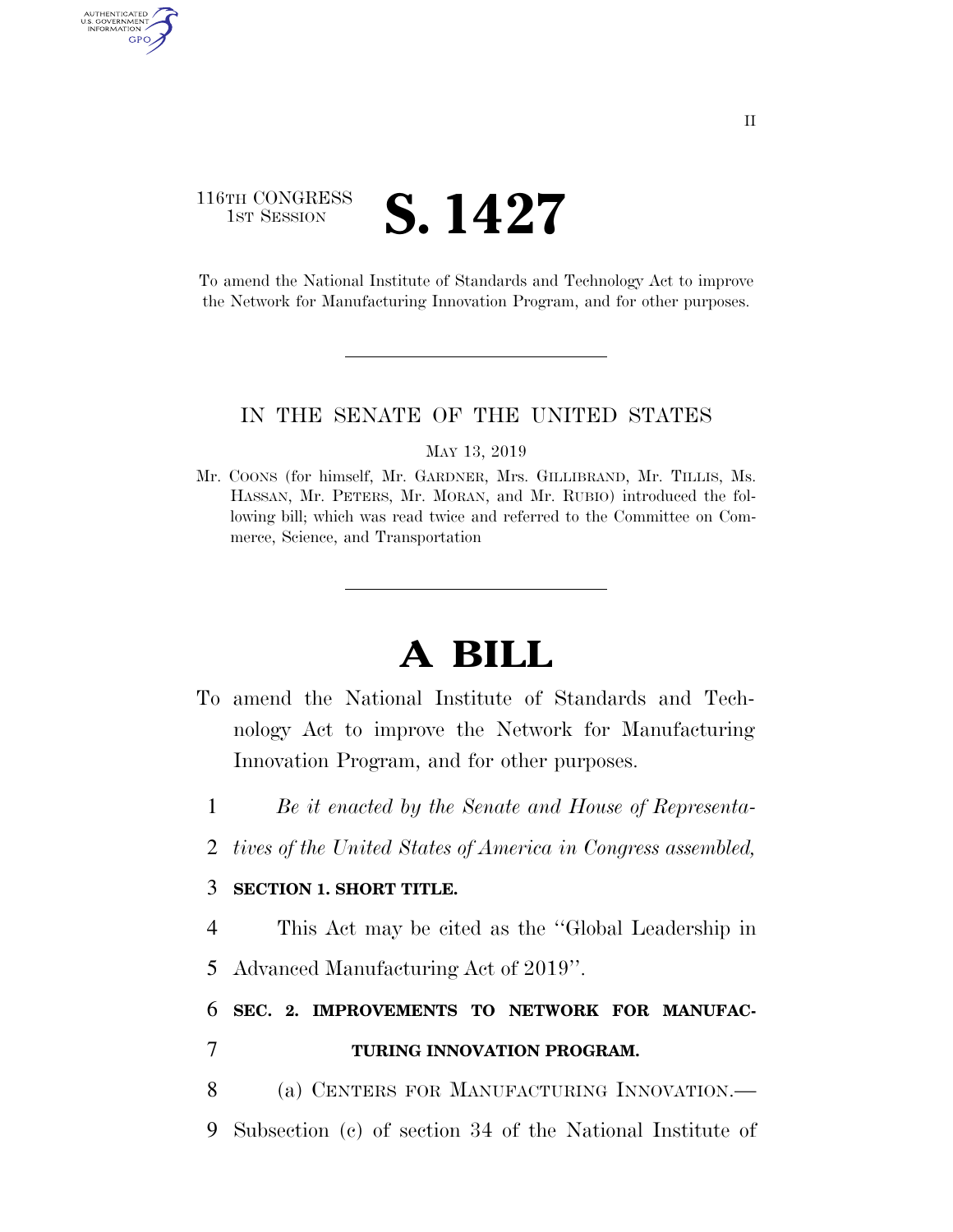Standards and Technology Act (15 U.S.C. 278s) is amended—

| 3              | (1) in subparagraphs $(B)$ and $(C)(i)$ of para-        |
|----------------|---------------------------------------------------------|
| $\overline{4}$ | graph $(1)$ , by striking "and tool" both places it ap- |
| 5              | pears and inserting "tool development for microelec-    |
| 6              | tronics, food manufacturing, superconductors, ad-       |
| $\tau$         | vanced battery technologies, robotics, advanced sen-    |
| 8              | sors, quantum information science, supply chain         |
| 9              | water optimization, and aeronautics and advanced        |
| 10             | materials";                                             |
| 11             | $(2)$ in paragraph $(2)(D)$ , by striking "and mi-      |
| 12             | nority" and inserting ", minority, and veteran"; and    |
| 13             | $(3)$ in paragraph $(3)(A)$ , by striking ", but        |
| 14             | such" and all that follows through "under subsection"   |
| 15             | $(d)$ ".                                                |
| 16             | (b) FINANCIAL ASSISTANCE TO ESTABLISH AND               |
| 17             | SUPPORT CENTERS FOR MANUFACTURING INNOVA-               |
| 18             | TION.—Subsection (d) of such section is amended—        |
| 19             | $(1)$ in paragraph $(4)$ —                              |
| 20             | $(A)$ in subparagraph $(C)$ —                           |
| 21             | (i) in clause (i), by striking "; and"                  |
| 22             | and inserting a semicolon;                              |
| 23             | $(ii)$ in clause $(ii)$ —                               |
| 24             | $(I)$ by inserting ", including ap-                     |
| 25             | propriate measures for assessing the                    |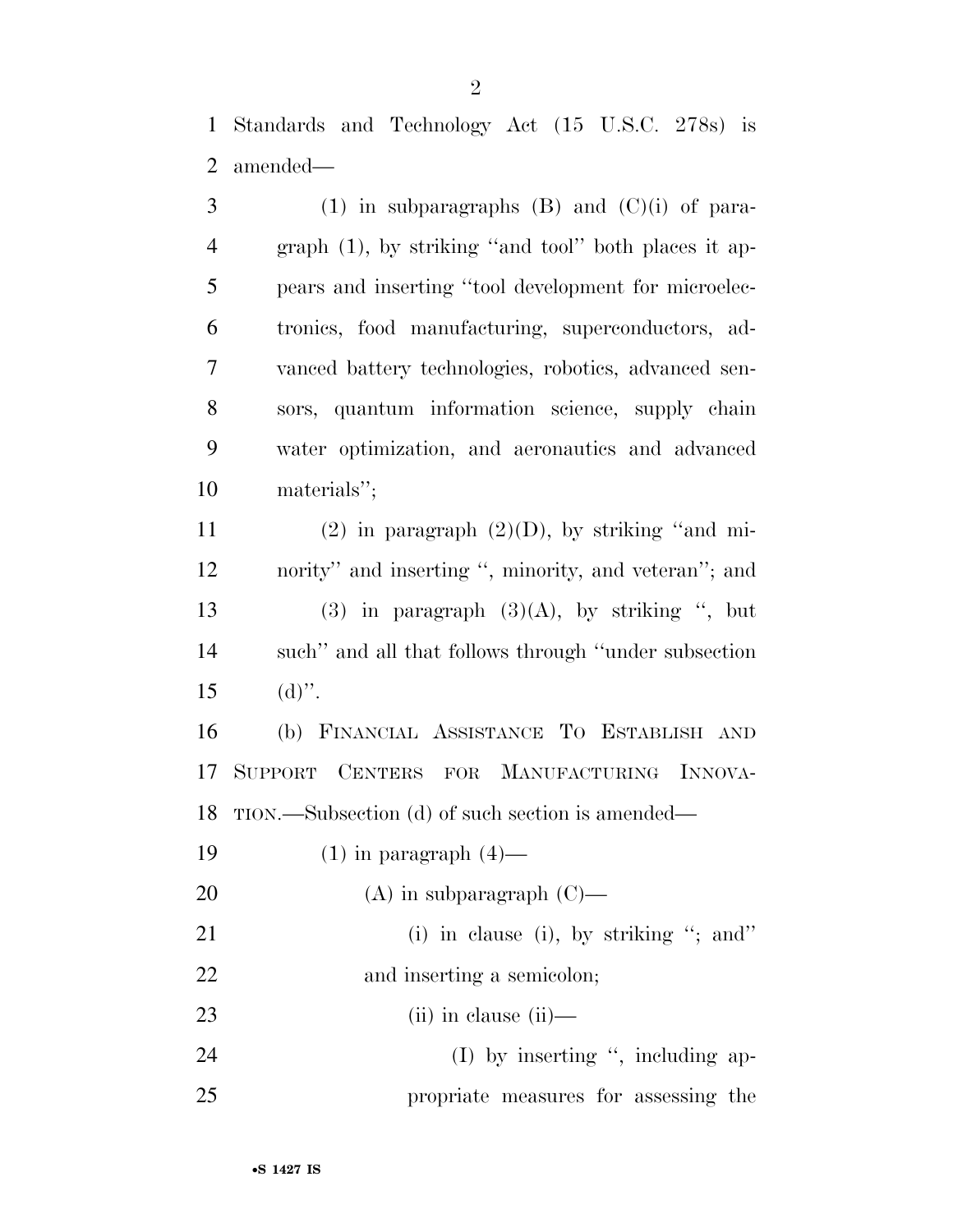| $\mathbf{1}$   | effectiveness of the activities funded        |
|----------------|-----------------------------------------------|
| $\overline{2}$ | with regards to the center's success in       |
| $\overline{3}$ | advancing the current state of the ap-        |
| $\overline{4}$ | plicable advanced manufacturing tech-         |
| 5              | nology area such as technology readi-         |
| 6              | ness level and manufacturing readi-           |
| $\tau$         | ness level," after "measures"; and            |
| 8              | (II) by striking the period at the            |
| 9              | end; and                                      |
| 10             | (iii) by adding at the end the fol-           |
| 11             | lowing:                                       |
| 12             | "(iii) establish standards for the per-       |
| 13             | formance of centers for manufacturing in-     |
| 14             | novation that are based on the measures       |
| 15             | developed under clause (ii); and              |
| 16             | $``(iv)$ for each center for manufac-         |
| 17             | turing innovation supported by the award,     |
| 18             | if any, once every 5 years, conduct an as-    |
| 19             | sessment of the center to confirm whether     |
| 20             | the performance of the center is meeting      |
| 21             | the standards for performance established     |
| 22             | under clause (iii).";                         |
| 23             | $(B)$ in subparagraph $(D)$ , by inserting ", |
| 24             | including the Department of Agriculture, the  |
| 25             | Department of Defense, the Department of      |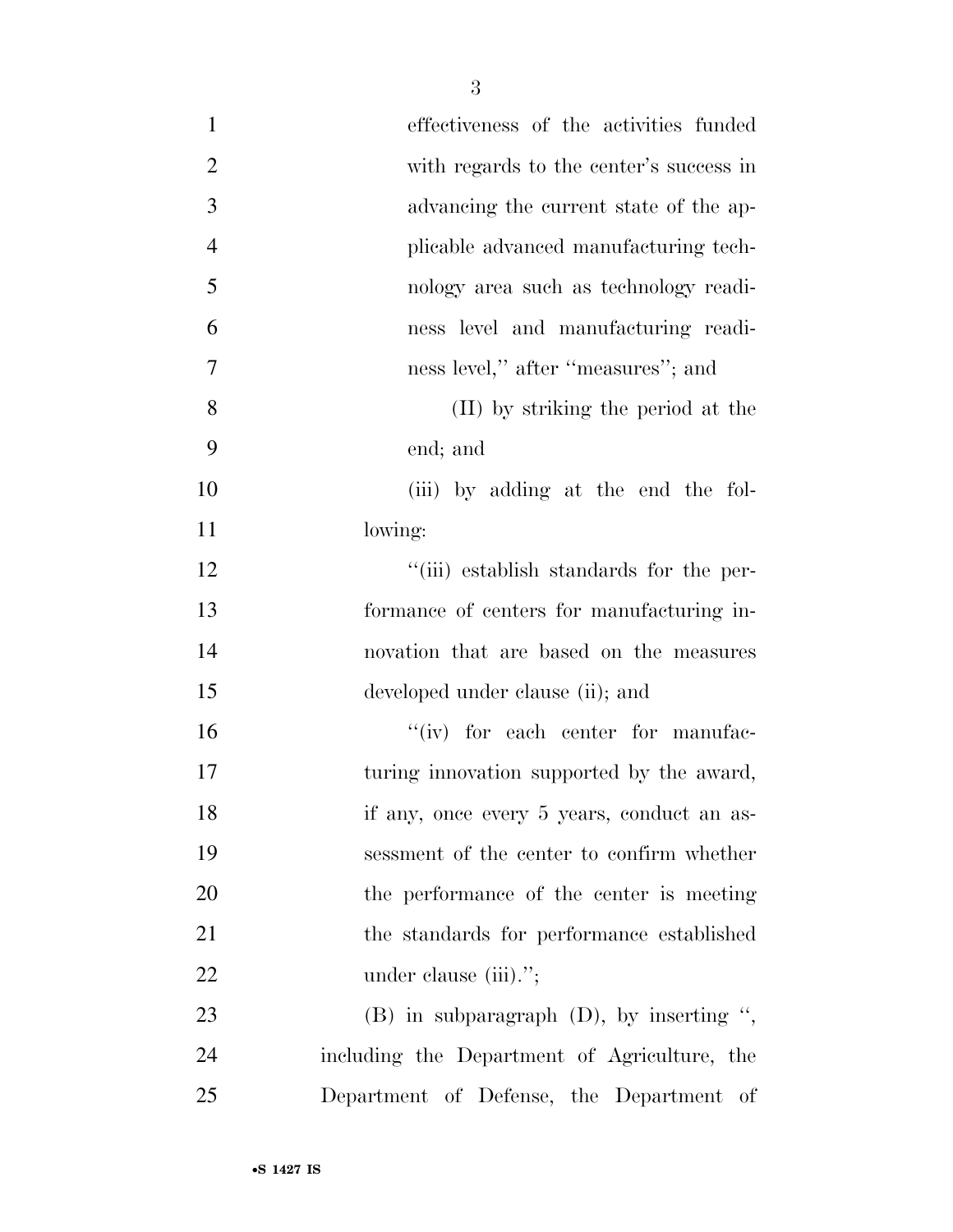| $\mathbf{1}$   | Education, the Department of Energy, the De-    |
|----------------|-------------------------------------------------|
| $\overline{2}$ | partment of Labor, the Food and Drug Admin-     |
| 3              | istration, the National Aeronautics and Space   |
| $\overline{4}$ | Administration, the National Institutes<br>- of |
| 5              | Health, and the National Science Foundation"    |
| 6              | after "manufacturing"; and                      |
| 7              | $(C)$ in subparagraph $(E)$ —                   |
| 8              | (i) in clause (ii), by striking "without        |
| 9              | the need for long-term Federal funding";        |
| 10             | (ii) in clause (iii), by striking "signifi-     |
| 11             | cantly";                                        |
| 12             | (iii) in clause $(v)$ , by inserting "and to    |
| 13             | improve the domestic supply chain" after        |
| 14             | "technologies"; and                             |
| 15             | (iv) in clause (ix), by inserting "indus-       |
| 16             | trial, research, entrepreneurship,<br>and       |
| 17             | other" after "leverage the";                    |
| 18             | $(2)$ in paragraph $(5)$ —                      |
| 19             | $(A)$ by striking subparagraph $(A)$ and in-    |
| 20             | serting the following:                          |
| 21             | "(A) IN GENERAL.—No award of financial          |
| 22             | assistance may be made under paragraph $(1)$ to |
| 23             | support a center for manufacturing innovation   |
| 24             | the Secretary finds under paragraph<br>that     |
| 25             | $(4)(C)$ does not meet the standards for per-   |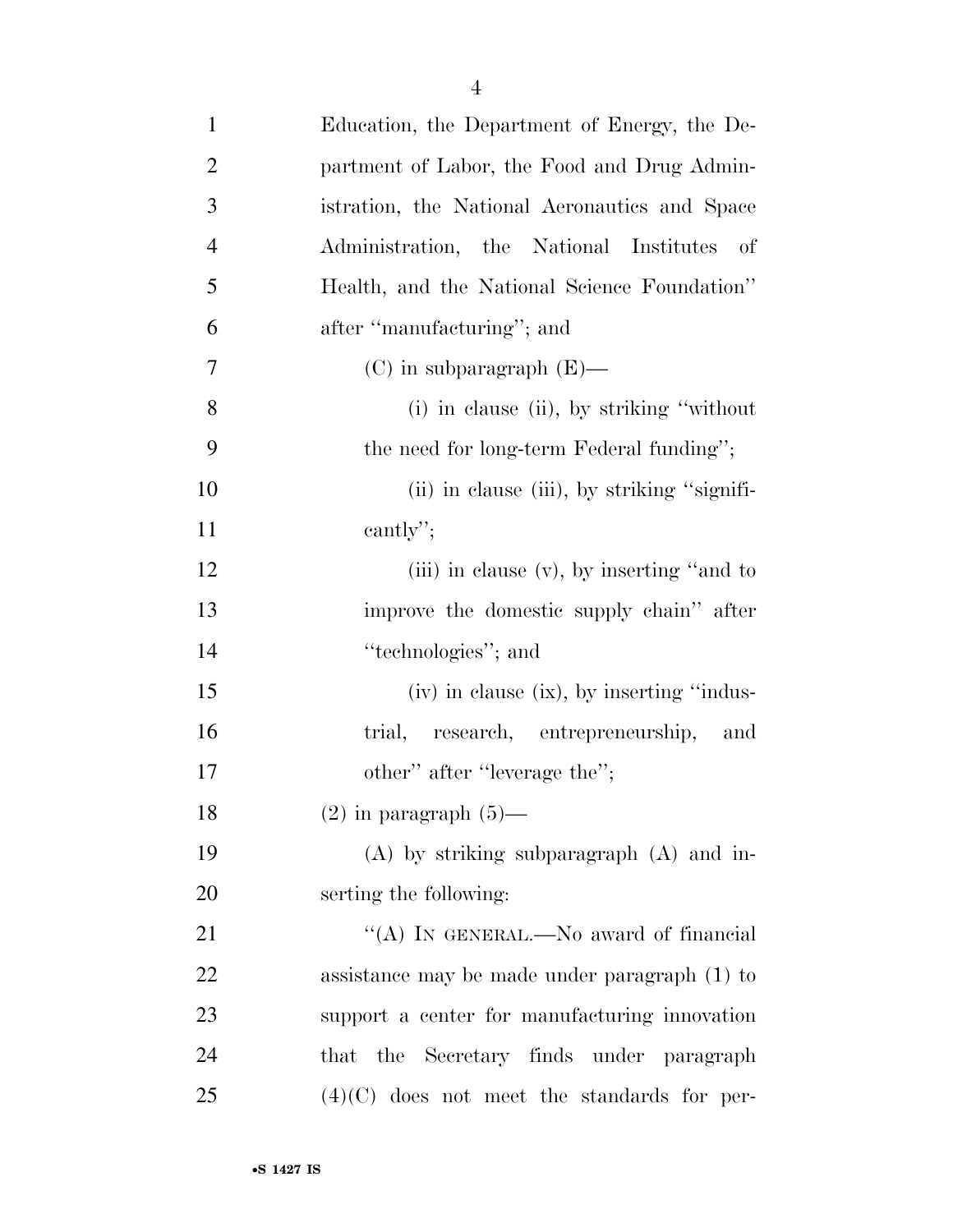| $\mathbf{1}$   | established under paragraph<br>formance            |
|----------------|----------------------------------------------------|
| $\overline{2}$ | $(4)(C)(iii)$ .";                                  |
| 3              | $(B)$ in subparagraph $(B)$ —                      |
| $\overline{4}$ | (i) in the first sentence, by striking             |
| 5              | "large capital facilities or equipment pur-        |
| 6              | chases" and inserting "large capital facili-       |
| $\overline{7}$ | ties, equipment purchases, workforce devel-        |
| 8              | opment, or general operations"; and                |
| 9              | (ii) by striking the second sentence;              |
| 10             | and                                                |
| 11             | $(C)$ by striking subparagraph $(C)$ ; and         |
| 12             | (3) by adding at the end the following:            |
| 13             | $``(6)$ USE OF FINANCIAL ASSISTANCE.—Finan-        |
| 14             | cial assistance awarded under paragraph (1) may be |
| 15             | $used-$                                            |
| 16             | $\lq\lq$ for the purposes described in such        |
| 17             | paragraph; or                                      |
| 18             | "(B) to carry out Program-wide activities          |
| 19             | directed by the Secretary, such as activities tar- |
| 20             | geting workforce development.".                    |
| 21             | (c) FUNDING.—Subsection (e)(2) of such section is  |
| 22             | amended-                                           |
| 23             | $(1)$ by amending subparagraph $(A)$ to read as    |
| 24             | follows:                                           |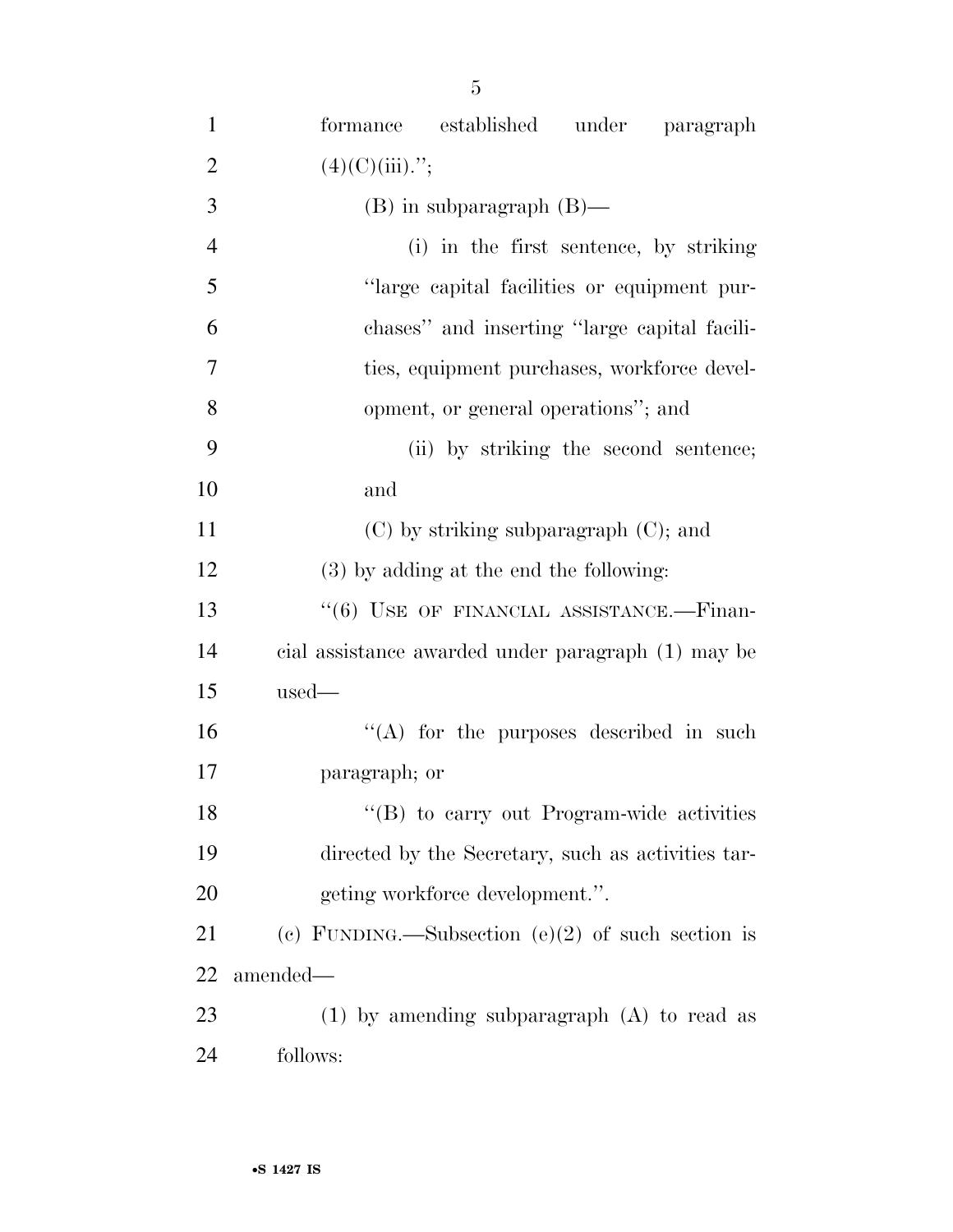| $\mathbf{1}$   | "(A) NIST INDUSTRIAL TECHNICAL SERV-               |
|----------------|----------------------------------------------------|
| $\overline{2}$ | ICES ACCOUNT.—To the extent provided for in        |
| 3              | advance by appropriations Acts, the Secretary      |
| $\overline{4}$ | may use amounts appropriated to the Institute      |
| 5              | for Industrial Technical Services account to       |
| 6              | carry out this section as follows:                 |
| 7              | "(i) For each of the fiscal years $2015$           |
| 8              | through 2019, an amount not to exceed              |
| 9              | \$5,000,000.                                       |
| 10             | "(ii) For each of fiscal years 2020                |
| 11             | through 2030, such amounts as may be               |
| 12             | necessary to carry out this section."; and         |
| 13             | $(2)$ in subparagraph $(B)$ , by striking "through |
| 14             | 2024" and inserting "through 2019".                |
| 15             | (d) NATIONAL PROGRAM OFFICE.—Subsection (f) of     |
| 16             | such section is amended—                           |
| 17             | $(1)$ in paragraph $(2)$ —                         |
| 18             | $(A)$ in subparagraph $(B)$ —                      |
| 19             | (i) by inserting "coordinate with and,             |
| 20             | as appropriate," before "enter"; and               |
| 21             | (ii) by inserting "including the De-               |
| 22             | partment of Agriculture, the Department            |
| 23             | of Defense, the Department of Education,           |
| 24             | the Department of Energy, the Depart-              |
| 25             | ment of Labor, the Food and Drug Admin-            |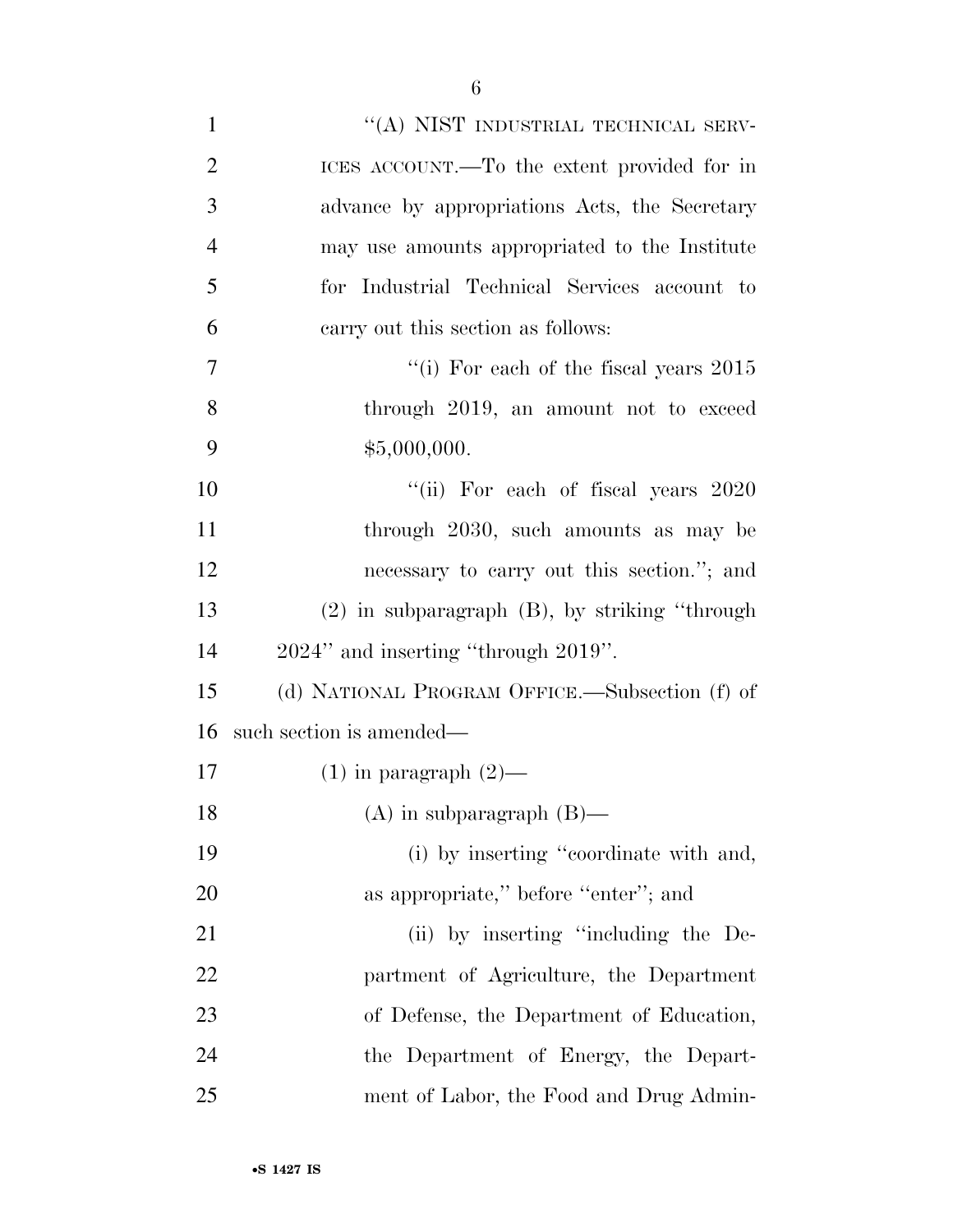| $\mathbf{1}$   | istration, the National Aeronautics and           |
|----------------|---------------------------------------------------|
| $\overline{2}$ | Space Administration, the National Insti-         |
| 3              | tutes of Health, and the National Science         |
| $\overline{4}$ | Foundation," after "manufacturing,";              |
| 5              | $(B)$ in subparagraph $(E)$ , by striking ";      |
| 6              | and" and inserting a semicolon;                   |
| 7              | $(C)$ by redesignating subparagraph $(F)$ as      |
| 8              | subparagraph $(J)$ ; and                          |
| 9              | (D) by inserting after subparagraph $(E)$         |
| 10             | the following:                                    |
| 11             | "(F) to carry out pilot programs in col-          |
| 12             | laboration with the centers for manufacturing     |
| 13             | innovation such as a laboratory-embedded en-      |
| 14             | trepreneurship program;                           |
| 15             | $\lq\lq(G)$ to provide support services and fund- |
| 16             | ing as necessary to promote workforce develop-    |
| 17             | ment activities;                                  |
| 18             | $\lq\lq (H)$ to coordinate with centers for manu- |
| 19             | facturing innovation to develop best practices    |
| 20             | for the membership agreements and coordina-       |
| 21             | tion of similar project solicitations;            |
| 22             | $\lq\lq$ to collaborate with the Department of    |
| 23             | Labor, the Department of Education, industry,     |
| 24             | career and technical education schools, local     |
| 25             | community colleges, universities, and labor or-   |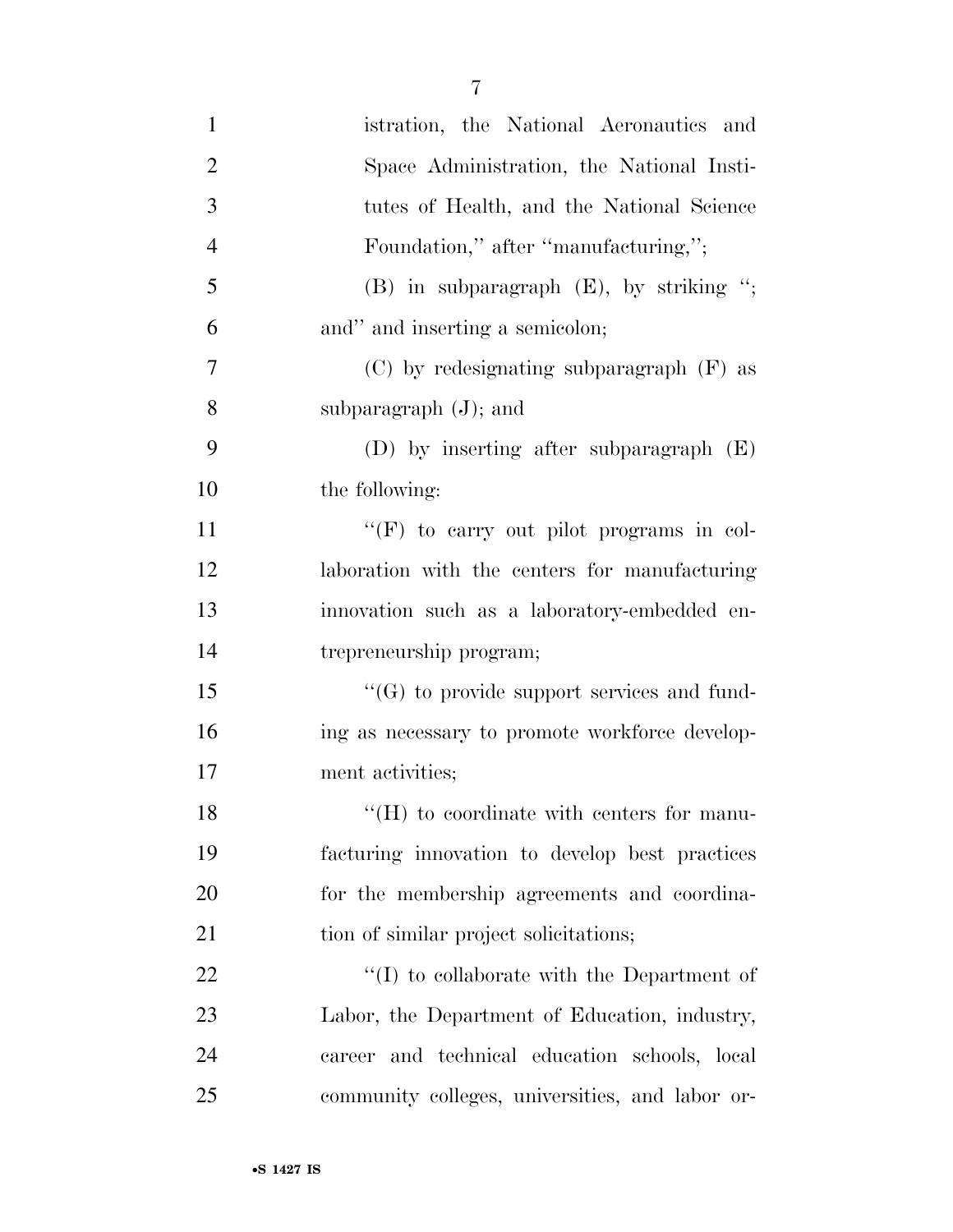| $\mathbf{1}$   | ganizations to provide input for the develop-      |
|----------------|----------------------------------------------------|
| $\overline{2}$ | ment of national certifications for advanced       |
| 3              | manufacturing workforce skills in the tech-        |
| $\overline{4}$ | nology areas of the centers for manufacturing      |
| 5              | innovation; and";                                  |
| 6              | $(2)$ in paragraph $(3)$ , by inserting "State and |
| 7              | local governments," after "community colleges,";   |
| 8              | and                                                |
| 9              | $(3)$ in paragraph $(5)$ —                         |
| 10             | (A) by striking "The Secretary" and in-            |
| 11             | serting the following:                             |
| 12             | "(A) IN GENERAL.—The Secretary"; and               |
| 13             | (B) by adding at the end the following:            |
| 14             | "(B) LIAISONS.—                                    |
| 15             | "(i) IN GENERAL.—The Secretary                     |
| 16             | may provide financial assistance to a man-         |
| 17             | ufacturing extension center established as         |
| 18             | part of the Hollings Manufacturing Exten-          |
| 19             | sion Partnership to detail a liaison of the        |
| 20             | center to a center for manufacturing inno-         |
| 21             | vation to facilitate the support by the Part-      |
| 22             | nership of at least the following:                 |
| 23             | "(I) Cybersecurity awareness and                   |
| 24             | support services for small- and me-                |
| 25             | dium-sized manufacturers.                          |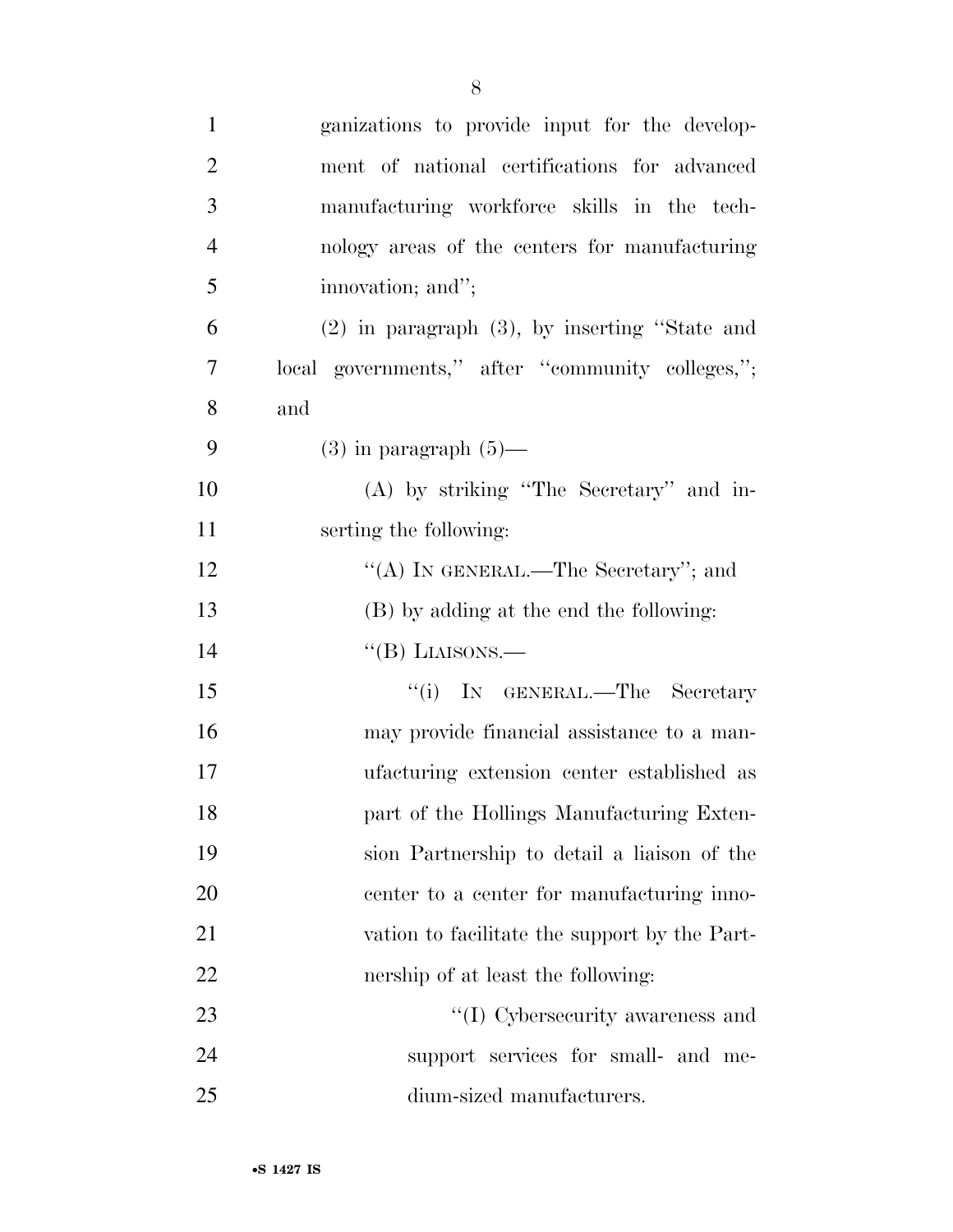| $\mathbf{1}$   | "(II) Assistance with workforce                         |
|----------------|---------------------------------------------------------|
| $\overline{2}$ | development.                                            |
| 3              | "(III) Technology transfer for                          |
| $\overline{4}$ | small and medium-sized manufactur-                      |
| 5              | ers.                                                    |
| 6              | "(ii) SELECTION OF LIAISONS.—Selec-                     |
| $\overline{7}$ | tion of a liaison under this subparagraph               |
| 8              | shall be made in coordination with the ap-              |
| 9              | plicable center for manufacturing innova-               |
| 10             | tion.".                                                 |
| 11             | (e) REPORTING AND AUDITING.—Subsection (g) of           |
| 12             | such section is amended—                                |
| 13             | $(1)$ in paragraph $(2)(A)$ , by striking "December"    |
| 14             | $31, 2024$ " and inserting "December 31, 2030"; and     |
| 15             | $(2)$ in paragraph $(3)$ —                              |
| 16             | $(A)$ in subparagraph $(A)$ —                           |
| 17             | $(i)$ by striking "2 years" and inserting               |
| 18             | "3 years"; and                                          |
| 19             | (ii) by striking "2-year" and inserting                 |
| 20             | " $3$ -year"; and                                       |
| 21             | $(B)$ in subparagraph $(B)$ , by striking "De-          |
| 22             | cember 31, 2024" and inserting "December 31,            |
| 23             | $2030$ ".                                               |
| 24             | (f) EXPANSION.—Subject to the availability of appro-    |
| 25             | priations, the Secretary of Commerce shall increase the |